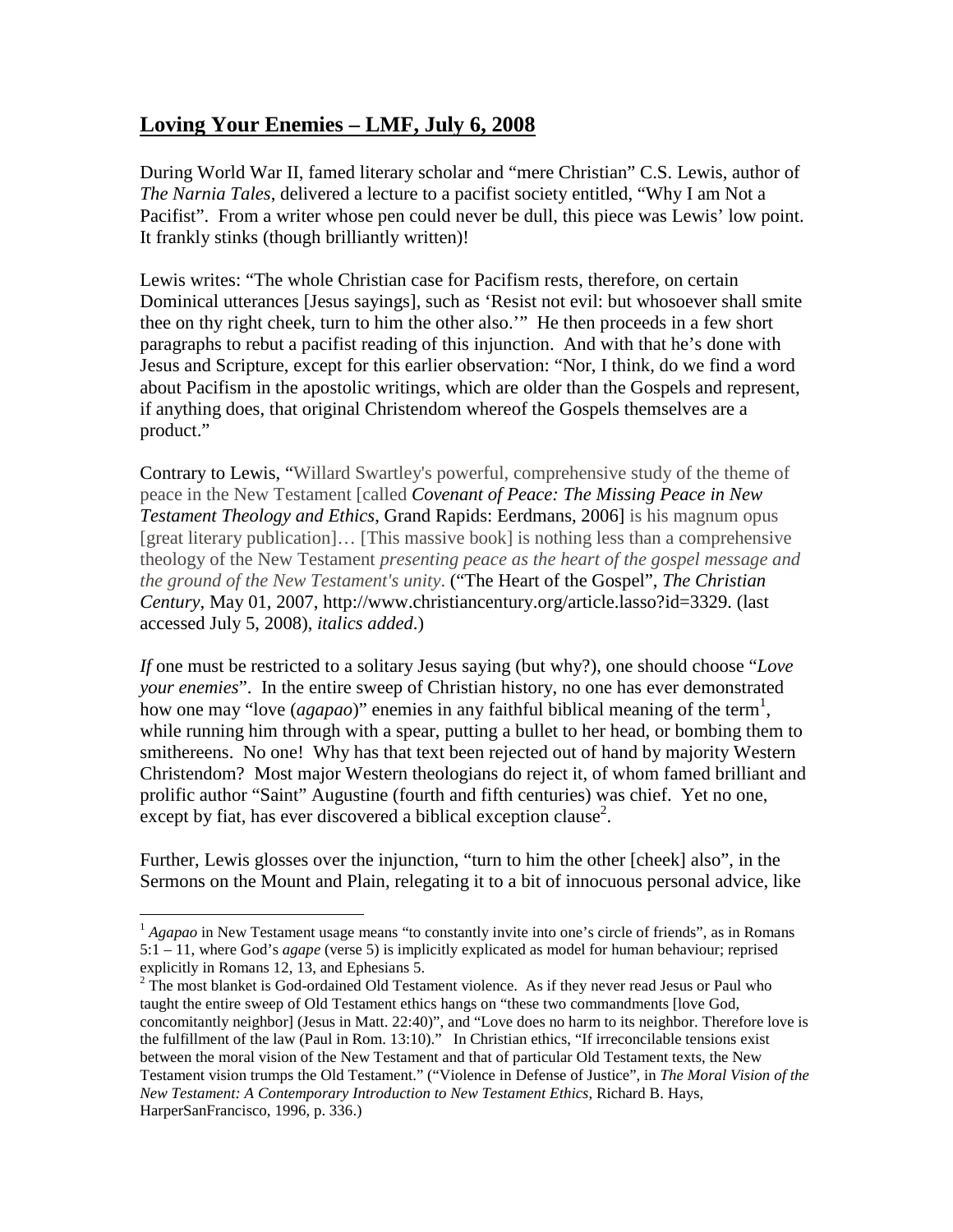Ann Landers might have written for purely private consumption. Lewis' failure to understand Jesus and the New Testament in a sociopolitical context is tragic. The Gospels are *nothing* if not shot through with sociopolitical application. John Howard Yoder's *The Politics of Jesus*<sup>[3](#page-1-0)</sup> and Willard Swartley's *magnum opus* are powerful pointers to that.

In understanding the New Testament as just for one's own private spirituality and not for the *cosmos* (Ephesians 1, Colossians 1), Lewis nonetheless makes a default *political* judgment that the state's violence, such as Canada's undeclared War in Afghanistan and the limitless War on Terror declared by the U.S. and Britain, must unquestioningly be supported. This *default* is desperately *faulty*! – and utterly contradicts Jesus' revolutionary injunction: "*Love your enemies*". Yet sadly it is that of dominant Christendom since the early fourth century.

Saint Paul is the most effective nonviolent social revolutionary of all time, so claims a recently broadcast CBC *Ideas* program about Saint Paul entitled "The Man of the Roads<sup>3[4](#page-1-1)</sup>. In Paul's Romans 5 passage that in turn is the central New Testament text on the *atonement* (why Christ died), we see that God likewise loved his enemies without qualification. We already read:

*For if, when we were God's enemies, we were reconciled to him through the death of his Son, how much more, having been reconciled, shall we be saved through his life!* (Rom 5:10)

This understanding is so similar to our other text in I John that also references the atonement:

*This is love: not that we loved God, but that he loved us and sent his Son as an atoning sacrifice for our sins. Dear friends, since God so loved us, we also ought to love one another. No one has ever seen God; but if we love one another, God lives in us and his love is made complete in us* (I Jn 4:9-12)*.*

*Again* we are urged in Ephesians 5:1 & 2, *again* referencing the atonement: *Be imitators of God, therefore, as dearly loved children and live a life of love, just as Christ loved us and gave himself up for us as a fragrant offering and sacrifice to God.* For those interested, there is an outstanding new publication that views the atonement centrally as peacemaking and *not* "blood satisfaction". It is entitled: *Stricken By God?: Nonviolent Identification and the Victory of Christ*, Brad Jersak, Michael Hardin, Abbotsford: Fresh Wind Press/Grand Rapids: Eerdmans, 2007.

A *quick and dirty* ethical sweep of Judeo-Christian teaching goes like this: The Ten Commandments *were given to humanity to show us how to live in freedom, not under oppressive legalism – against which "Law" the New Testament pits "grace and truth" (*John 1:17*), and Saint Paul rails (*Galatians*). Jesus then reduces* The Ten

<span id="page-1-0"></span> $3$  This book is "a new beginning" in reading the foundational texts faithfully, claims "America's best theologian" (*Time* magazine), Stanley Hauerwas.

<span id="page-1-1"></span><sup>&</sup>lt;sup>4</sup> See http://www.cbc.ca/ideas/features/man-of-the-roads/index.html. As of July 5, 2008, one could download both programs – or of course order them.